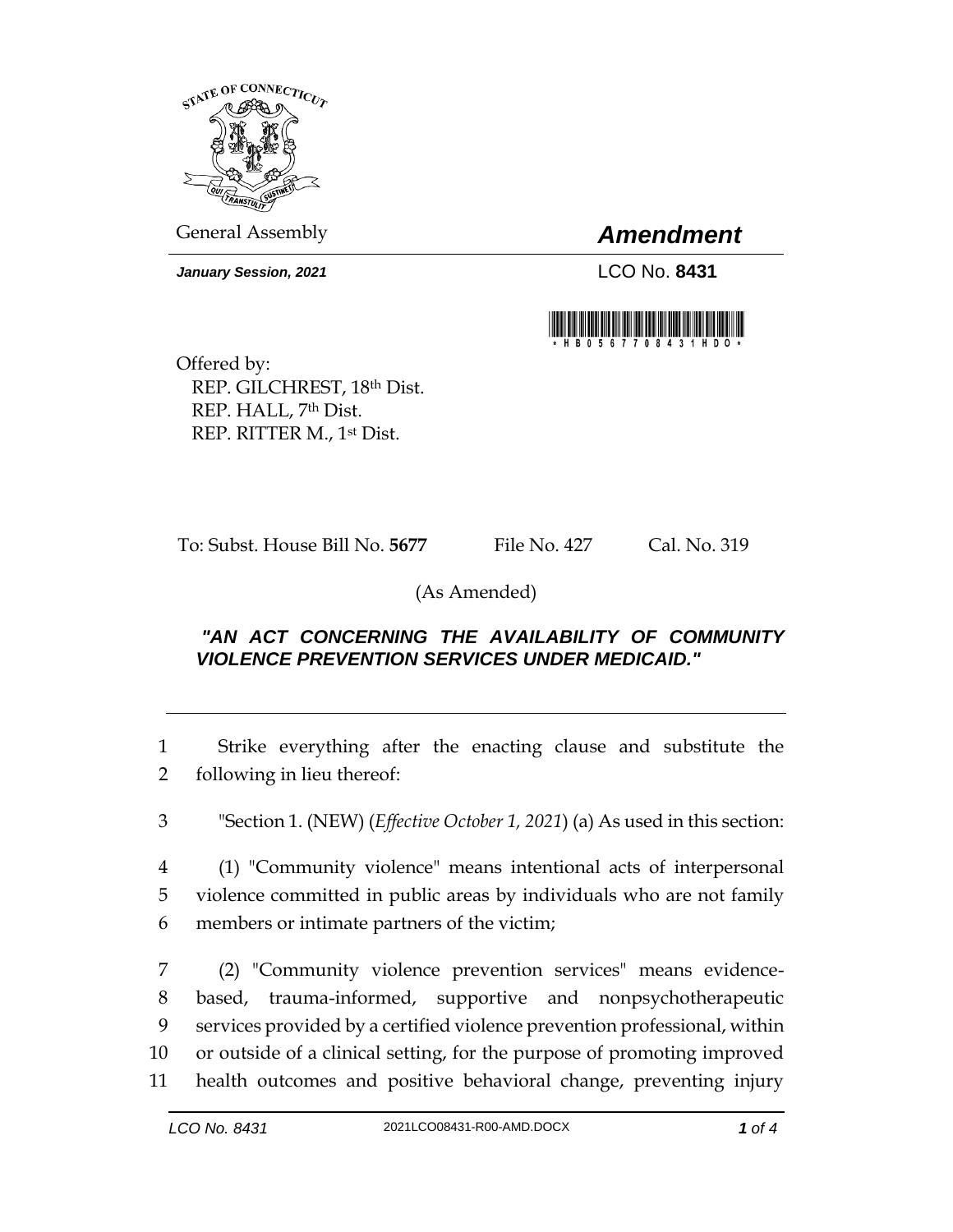recidivism and reducing the likelihood that individuals who are victims of community violence will commit or promote violence themselves. "Community violence prevention services" may include the provision of peer support and counseling, mentorship, conflict mediation, crisis intervention, targeted case management, referrals to certified or licensed health care professionals or social services providers, patient education or screening services to victims of community violence;

 (3) "Interpersonal violence" means the intentional use of physical force or power against other persons by an individual or small group of individuals;

 (4) "Prevention professional" has the same meaning as described by 23 the National Uniform Claim Committee (NUCC), or its successor, under NUCC Code Number 405300000X; and

 (5) "Certified violence prevention professional" means a prevention professional who meets all of the conditions specified in subsection (c) of this section.

28 (b) (1) On or before July 1, 2022, the Commissioner of Social Services, shall amend the Medicaid state plan to make community violence prevention services available, to the extent permitted by federal law, to any Medicaid beneficiary who has: (A) Received medical treatment for an injury sustained as a result of an act of community violence, and (B) been referred by a certified or licensed health care provider or social services provider to receive community violence prevention services from a qualified violence prevention professional, after such provider determines such beneficiary to be at elevated risk of a violent injury or retaliation resulting from another act of community violence.

 (2) The Commissioner of Social Services shall seek any federal approvals necessary to implement this section, including, but not limited to, any state plan amendments or federal waivers by the federal Centers for Medicare and Medicaid Services. This subsection shall be implemented only to the extent that federal financial participation is available, and any necessary federal approvals have been obtained.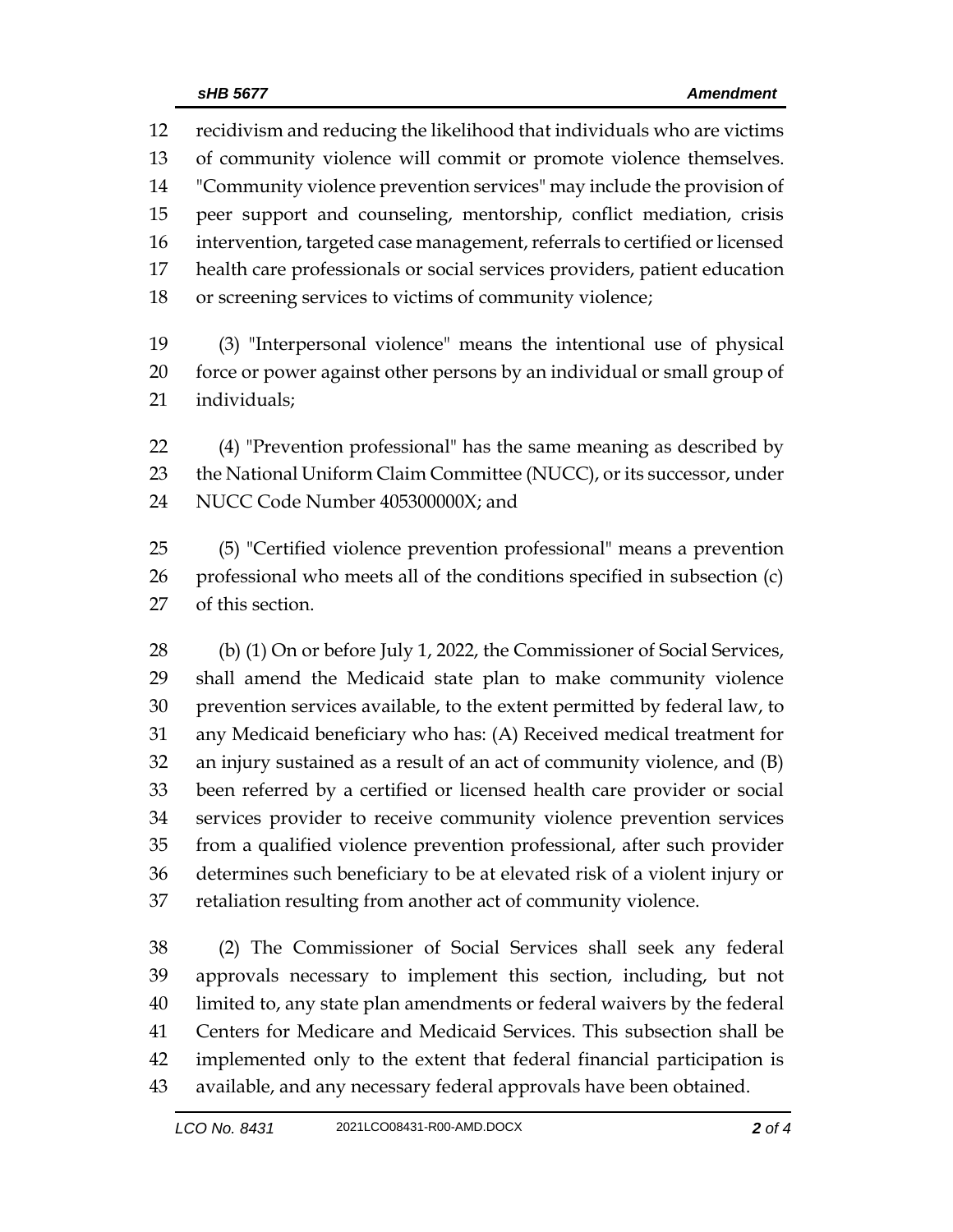(3) The provisions of this subsection shall be implemented only to the extent permitted by federal law. (c) Any prevention professional seeking certification as a certified violence prevention professional shall complete an accredited training and certification program for certified violence prevention professionals, approved in accordance with subsection (d) of this section and maintain such certification. (d) On or before January 1, 2022, the Department of Public Health shall approve at least one accredited training and certification program for certified violence prevention professionals. Such program shall include: (1) At least thirty-five hours of initial training, collectively addressing all of the following: (A) The profound effects of trauma and violence and the basics of trauma-informed care; (B) Community violence prevention strategies, including, but not limited to, conflict mediation and retaliation prevention related to community violence; (C) Case management and advocacy practices; and (D) Patient privacy and the federal Health Insurance Portability and Accountability Act of 1996, P.L. 104-191, as amended from time to time, (HIPAA); and (2) At least six hours of continuing education every two years. (e) Any entity that employs or contracts with a certified violence prevention professional to provide community violence prevention services shall: (1) Maintain documentation that the certified violence prevention professional has met all of the conditions described in subsection (c) of